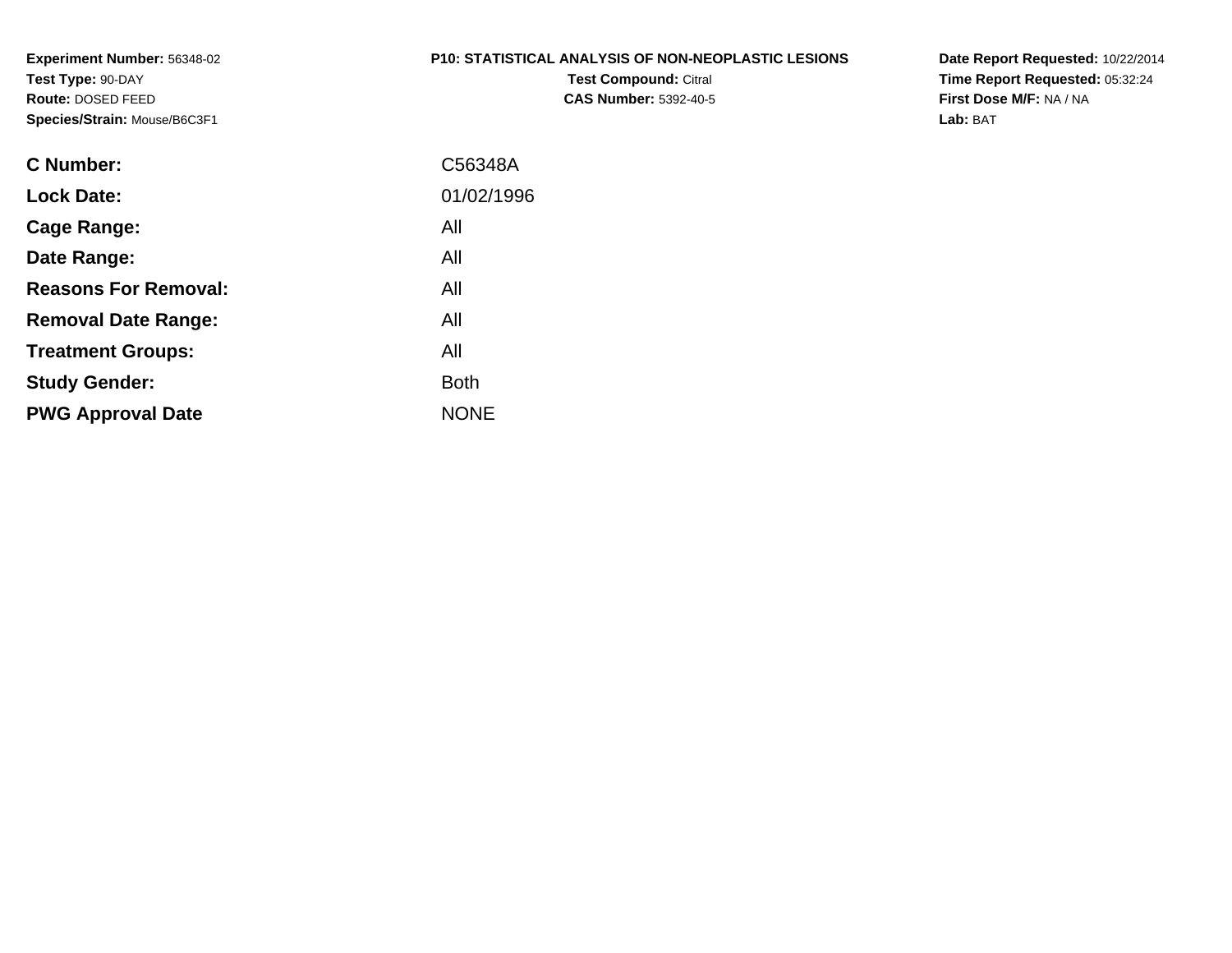#### **P10: STATISTICAL ANALYSIS OF NON-NEOPLASTIC LESIONS**

**Test Compound:** Citral **CAS Number:** 5392-40-5

**Date Report Requested:** 10/22/2014**Time Report Requested:** 05:32:24**First Dose M/F:** NA / NA**Lab:** BAT

# **SUMMARY OF STATISTICALLY SIGNIFICANT (P<=.05) RESULTS IN THE ANALYSIS OF CITRAL**

#### **MALE MOUSE**

**Organ**Thymus

**FEMALE MOUSE**

**Organ**

Ovary: Corpus Luteum

**Morphology**

s and the contract of the contract of the contract of the contract of the contract of the contract of the contract of  $\mathcal{A}$ 

**Morphology**

m and the contract of the contract of the contract of the contract of the contract of the contract of the contract of the contract of the contract of the contract of the contract of the contract of the contract of the cont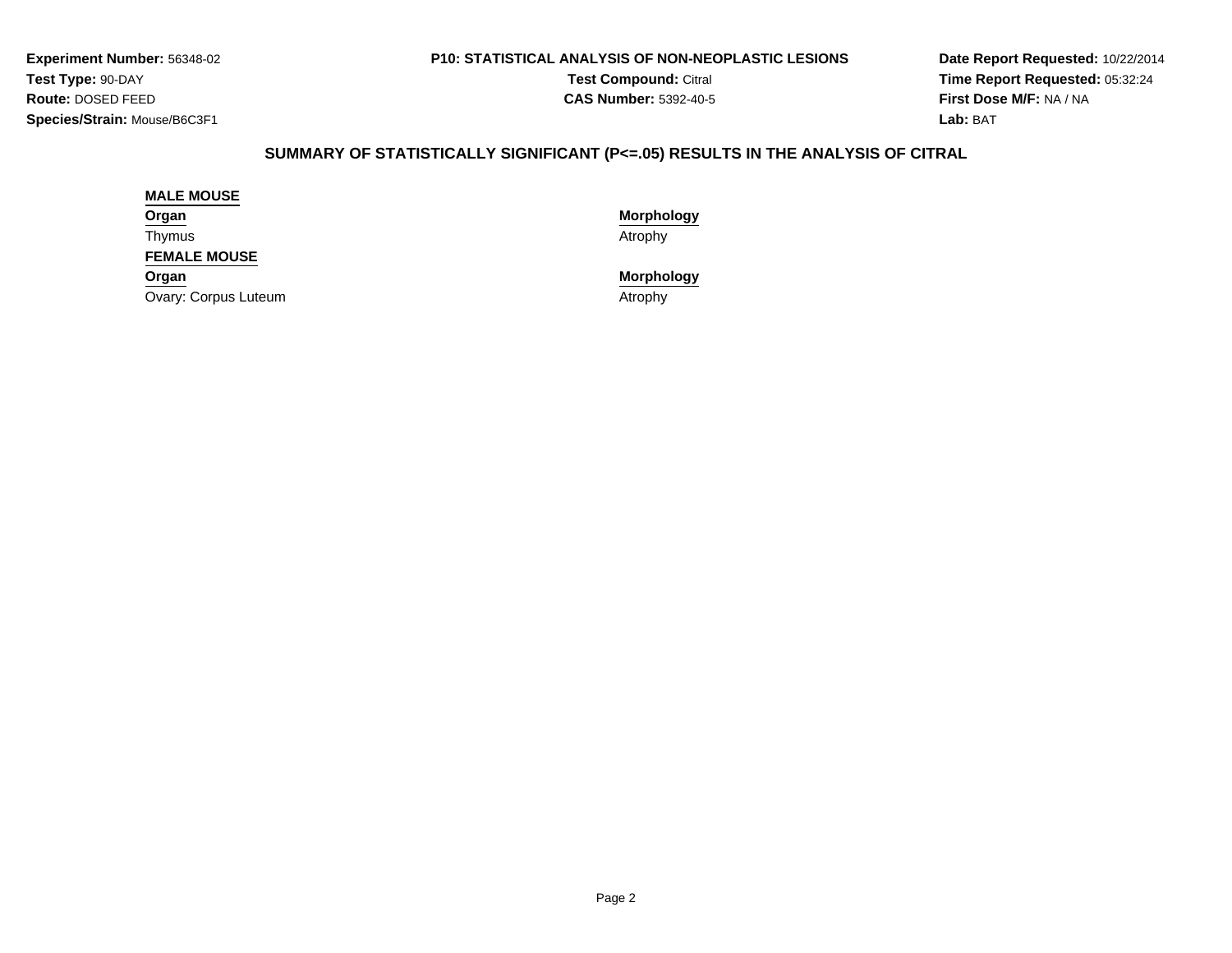#### **P10: STATISTICAL ANALYSIS OF NON-NEOPLASTIC LESIONS**

**Test Compound:** Citral

**CAS Number:** 5392-40-5

**Date Report Requested:** 10/22/2014**Time Report Requested:** 05:32:24**First Dose M/F:** NA / NA**Lab:** BAT

|                                  |                        |             | <b>MALE</b>            |             |             |  |
|----------------------------------|------------------------|-------------|------------------------|-------------|-------------|--|
| <b>DOSE</b>                      | <b>VEHICLE CONTROL</b> | 3900        | 7800                   | 15600       | 31300       |  |
| Liver                            |                        |             |                        |             |             |  |
| <b>Vacuolization Cytoplasmic</b> |                        |             |                        |             |             |  |
| <b>LESION RATES</b>              |                        |             |                        |             |             |  |
| <b>OVERALL(a)</b>                | $0/20(0\%)$            | $0/0 (0\%)$ | $0/0 (0\%)$            | $0/0 (0\%)$ | $0/10(0\%)$ |  |
| POLY-3 RATE (b)                  | 0/20.00                | 0/0.00      | 0/0.00                 | 0/0.00      | 0/6.01      |  |
| POLY-3 PERCENT (g)               | 0%                     | 0%          | 0%                     | 0%          | 0%          |  |
| <b>TERMINAL (d)</b>              | $0/20(0\%)$            | $0/0 (0\%)$ | $0/0 (0\%)$            | $0/0 (0\%)$ | 0/6(0%)     |  |
| <b>FIRST INCIDENCE</b>           | ---                    | ---         | $\qquad \qquad \cdots$ | ---         | ---         |  |
| <b>STATISTICAL TESTS</b>         |                        |             |                        |             |             |  |
| POLY <sub>3</sub>                | (n)                    | (n)         | (n)                    | (n)         | (n)         |  |
| <b>POLY 1.5</b>                  | (n)                    | (n)         | (n)                    | (n)         | (n)         |  |
| POLY <sub>6</sub>                | (n)                    | (n)         | (n)                    | (n)         | (n)         |  |
| <b>COCH-ARM / FISHERS</b>        | (n)                    | (n)         | (n)                    | (n)         | (n)         |  |
| <b>MAX-ISO-POLY-3</b>            | (n)                    | (n)         | (n)                    | (n)         | (n)         |  |
| <b>HISTCONT SAME RTE</b>         |                        |             |                        |             |             |  |
| <b>HISTCONT ALL RTES</b>         |                        |             |                        |             |             |  |
| <b>CURR VS HC SAME RTE</b>       |                        |             |                        |             |             |  |
| <b>CURR VS HC ALL RTES</b>       |                        |             |                        |             |             |  |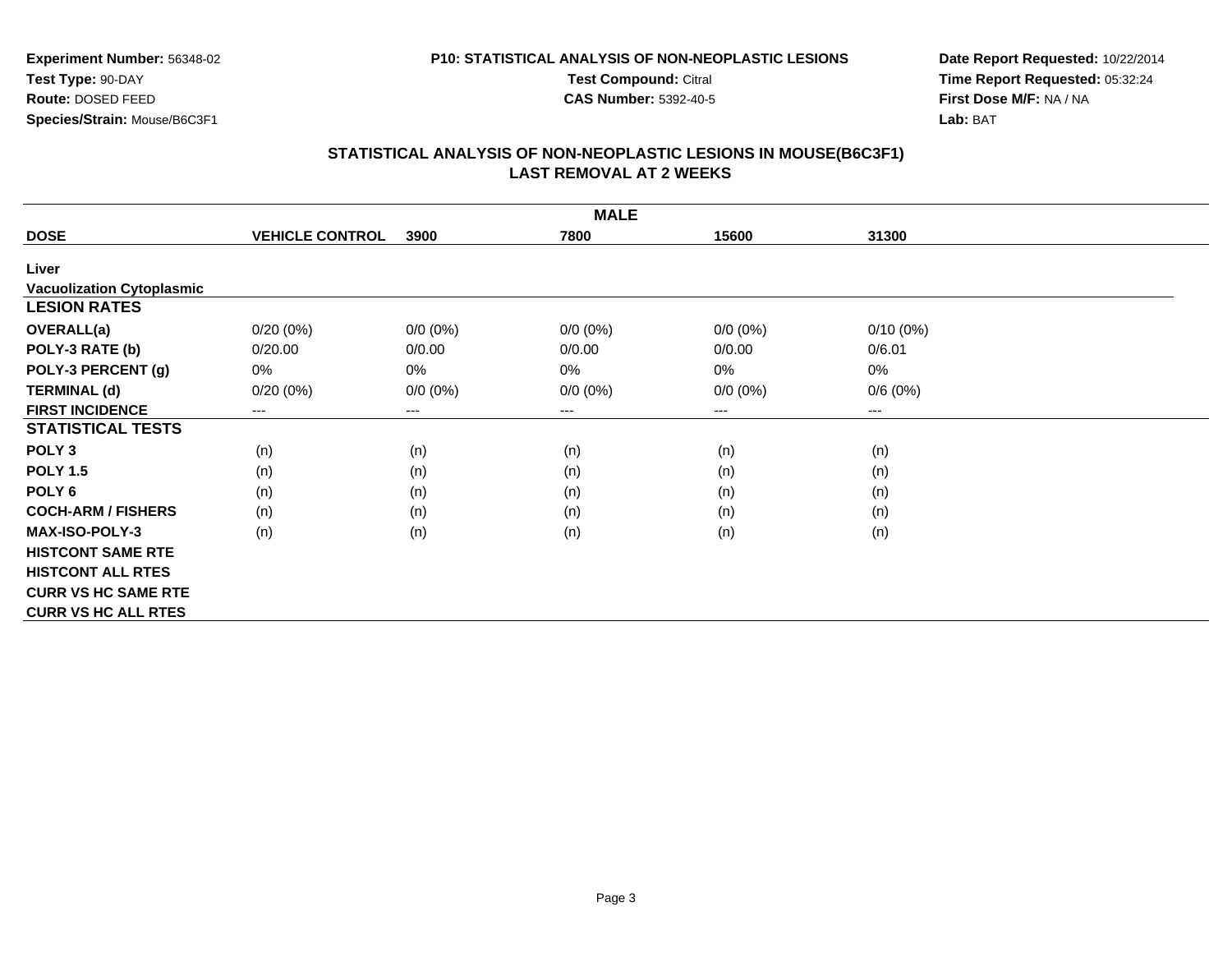#### **P10: STATISTICAL ANALYSIS OF NON-NEOPLASTIC LESIONS**

**Test Compound:** Citral

**CAS Number:** 5392-40-5

**Date Report Requested:** 10/22/2014**Time Report Requested:** 05:32:24**First Dose M/F:** NA / NA**Lab:** BAT

|                            |                        |             | <b>MALE</b> |             |             |  |
|----------------------------|------------------------|-------------|-------------|-------------|-------------|--|
| <b>DOSE</b>                | <b>VEHICLE CONTROL</b> | 3900        | 7800        | 15600       | 31300       |  |
| Stomach, Forestomach       |                        |             |             |             |             |  |
| <b>Hyperkeratosis</b>      |                        |             |             |             |             |  |
| <b>LESION RATES</b>        |                        |             |             |             |             |  |
| <b>OVERALL(a)</b>          | $0/20(0\%)$            | $0/0 (0\%)$ | $0/0 (0\%)$ | $0/10(0\%)$ | $0/10(0\%)$ |  |
| POLY-3 RATE (b)            | 0/20.00                | 0/0.00      | 0/0.00      | 0/10.00     | 0/6.01      |  |
| POLY-3 PERCENT (g)         | $0\%$                  | $0\%$       | 0%          | 0%          | 0%          |  |
| <b>TERMINAL (d)</b>        | 0/20(0%)               | $0/0 (0\%)$ | $0/0 (0\%)$ | $0/10(0\%)$ | 0/6(0%)     |  |
| <b>FIRST INCIDENCE</b>     | ---                    | ---         | ---         | ---         | $---$       |  |
| <b>STATISTICAL TESTS</b>   |                        |             |             |             |             |  |
| POLY <sub>3</sub>          | (n)                    | (n)         | (n)         | (n)         | (n)         |  |
| <b>POLY 1.5</b>            | (n)                    | (n)         | (n)         | (n)         | (n)         |  |
| POLY <sub>6</sub>          | (n)                    | (n)         | (n)         | (n)         | (n)         |  |
| <b>COCH-ARM / FISHERS</b>  | (n)                    | (n)         | (n)         | (n)         | (n)         |  |
| <b>MAX-ISO-POLY-3</b>      | (n)                    | (n)         | (n)         | (n)         | (n)         |  |
| <b>HISTCONT SAME RTE</b>   |                        |             |             |             |             |  |
| <b>HISTCONT ALL RTES</b>   |                        |             |             |             |             |  |
| <b>CURR VS HC SAME RTE</b> |                        |             |             |             |             |  |
| <b>CURR VS HC ALL RTES</b> |                        |             |             |             |             |  |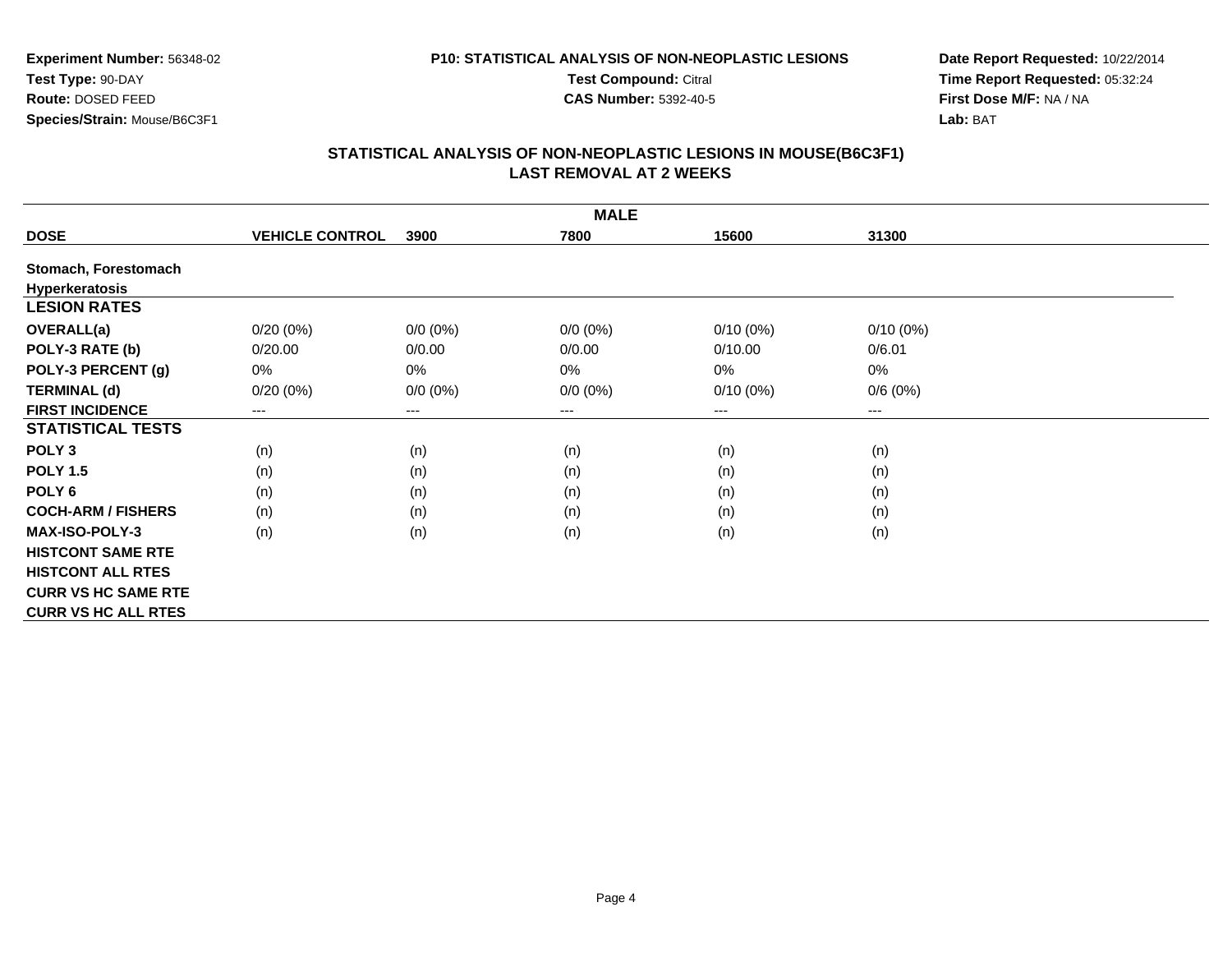#### **P10: STATISTICAL ANALYSIS OF NON-NEOPLASTIC LESIONS**

**Test Compound:** Citral

**CAS Number:** 5392-40-5

**Date Report Requested:** 10/22/2014**Time Report Requested:** 05:32:24**First Dose M/F:** NA / NA**Lab:** BAT

|                                  |                        |             | <b>MALE</b> |             |             |
|----------------------------------|------------------------|-------------|-------------|-------------|-------------|
| <b>DOSE</b>                      | <b>VEHICLE CONTROL</b> | 3900        | 7800        | 15600       | 31300       |
| Stomach, Forestomach: Epithelium |                        |             |             |             |             |
| Hyperplasia                      |                        |             |             |             |             |
| <b>LESION RATES</b>              |                        |             |             |             |             |
| <b>OVERALL(a)</b>                | $0/20(0\%)$            | $0/0 (0\%)$ | $0/0(0\%)$  | $0/10(0\%)$ | $0/10(0\%)$ |
| POLY-3 RATE (b)                  | 0/20.00                | 0/0.00      | 0/0.00      | 0/10.00     | 0/6.01      |
| POLY-3 PERCENT (g)               | 0%                     | 0%          | 0%          | 0%          | 0%          |
| <b>TERMINAL (d)</b>              | $0/20(0\%)$            | $0/0 (0\%)$ | $0/0 (0\%)$ | $0/10(0\%)$ | 0/6(0%)     |
| <b>FIRST INCIDENCE</b>           | ---                    | ---         | $--$        | ---         | $---$       |
| <b>STATISTICAL TESTS</b>         |                        |             |             |             |             |
| POLY <sub>3</sub>                | (n)                    | (n)         | (n)         | (n)         | (n)         |
| <b>POLY 1.5</b>                  | (n)                    | (n)         | (n)         | (n)         | (n)         |
| POLY <sub>6</sub>                | (n)                    | (n)         | (n)         | (n)         | (n)         |
| <b>COCH-ARM / FISHERS</b>        | (n)                    | (n)         | (n)         | (n)         | (n)         |
| <b>MAX-ISO-POLY-3</b>            | (n)                    | (n)         | (n)         | (n)         | (n)         |
| <b>HISTCONT SAME RTE</b>         |                        |             |             |             |             |
| <b>HISTCONT ALL RTES</b>         |                        |             |             |             |             |
| <b>CURR VS HC SAME RTE</b>       |                        |             |             |             |             |
| <b>CURR VS HC ALL RTES</b>       |                        |             |             |             |             |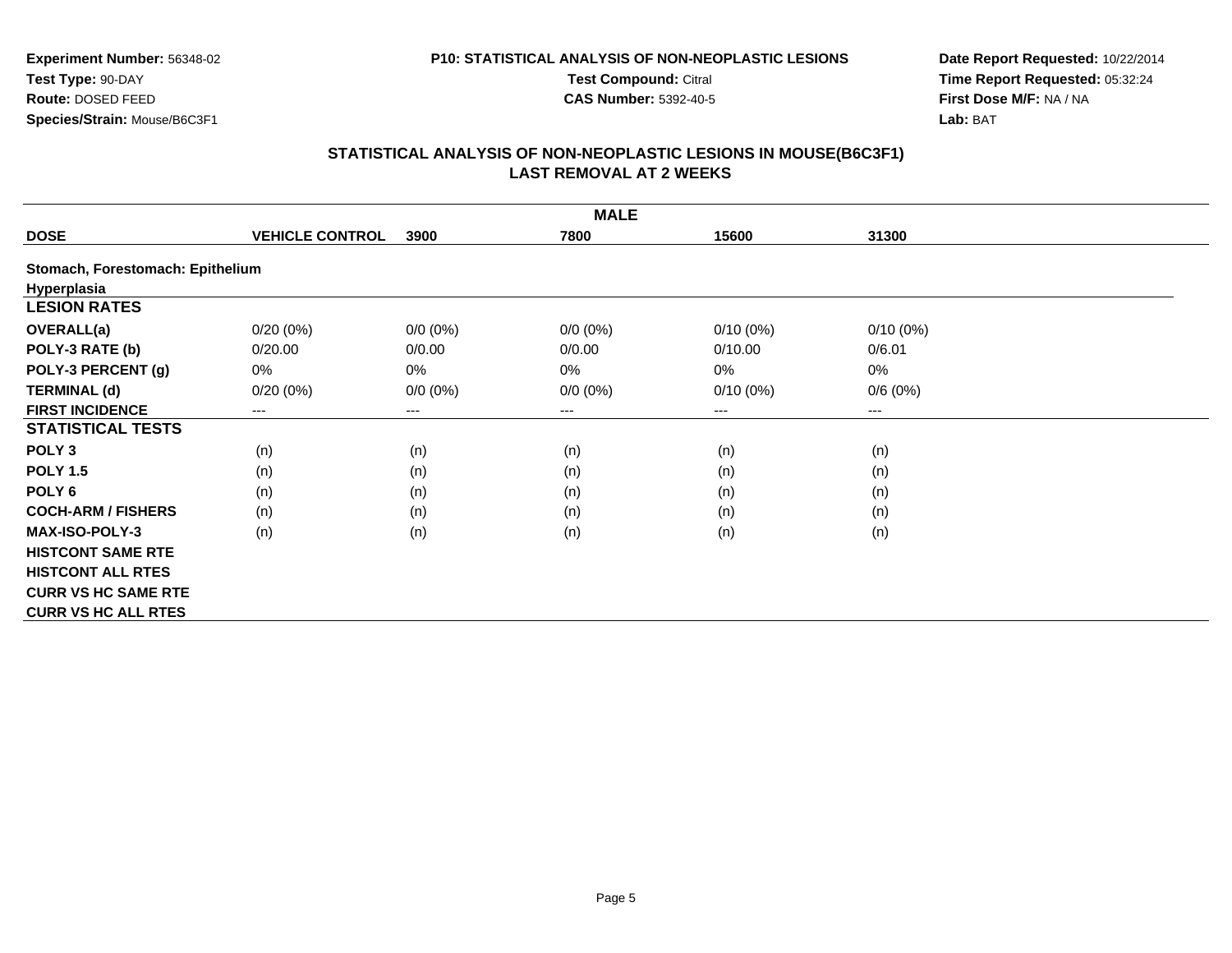#### **P10: STATISTICAL ANALYSIS OF NON-NEOPLASTIC LESIONS**

**Test Compound:** Citral

**CAS Number:** 5392-40-5

**Date Report Requested:** 10/22/2014**Time Report Requested:** 05:32:24**First Dose M/F:** NA / NA**Lab:** BAT

|                            |                        |                            | <b>MALE</b> |                            |             |
|----------------------------|------------------------|----------------------------|-------------|----------------------------|-------------|
| <b>DOSE</b>                | <b>VEHICLE CONTROL</b> | 3900                       | 7800        | 15600                      | 31300       |
| <b>Thymus</b>              |                        |                            |             |                            |             |
| <b>Atrophy</b>             |                        |                            |             |                            |             |
| <b>LESION RATES</b>        |                        |                            |             |                            |             |
| <b>OVERALL(a)</b>          | 0/20(0%)               | $0/0 (0\%)$                | $0/0 (0\%)$ | $0/0 (0\%)$                | $2/8$ (25%) |
| POLY-3 RATE (b)            | 0/20.00                | 0/0.00                     | 0/0.00      | 0/0.00                     | 2/8.00      |
| POLY-3 PERCENT (g)         | 0%                     | $0\%$                      | 0%          | 0%                         | 25%         |
| <b>TERMINAL (d)</b>        | 0/20(0%)               | $0/0 (0\%)$                | $0/0 (0\%)$ | $0/0 (0\%)$                | 0/6(0%)     |
| <b>FIRST INCIDENCE</b>     | ---                    | $\qquad \qquad - \qquad -$ | ---         | $\qquad \qquad - \qquad -$ | 10          |
| <b>STATISTICAL TESTS</b>   |                        |                            |             |                            |             |
| POLY <sub>3</sub>          | (e)                    | (e)                        | (e)         | (e)                        | $P = 0.053$ |
| <b>POLY 1.5</b>            | (e)                    | (e)                        | (e)         | (e)                        | $P = 0.053$ |
| POLY 6                     | (e)                    | (e)                        | (e)         | (e)                        | $P = 0.053$ |
| <b>COCH-ARM / FISHERS</b>  | $P=0.028*$             | (e)                        | (e)         | (e)                        | $P=0.074$   |
| <b>MAX-ISO-POLY-3</b>      | (e)                    | (e)                        | (e)         | (e)                        | $P=0.019*$  |
| <b>HISTCONT SAME RTE</b>   |                        |                            |             |                            |             |
| <b>HISTCONT ALL RTES</b>   |                        |                            |             |                            |             |
| <b>CURR VS HC SAME RTE</b> |                        |                            |             |                            |             |
| <b>CURR VS HC ALL RTES</b> |                        |                            |             |                            |             |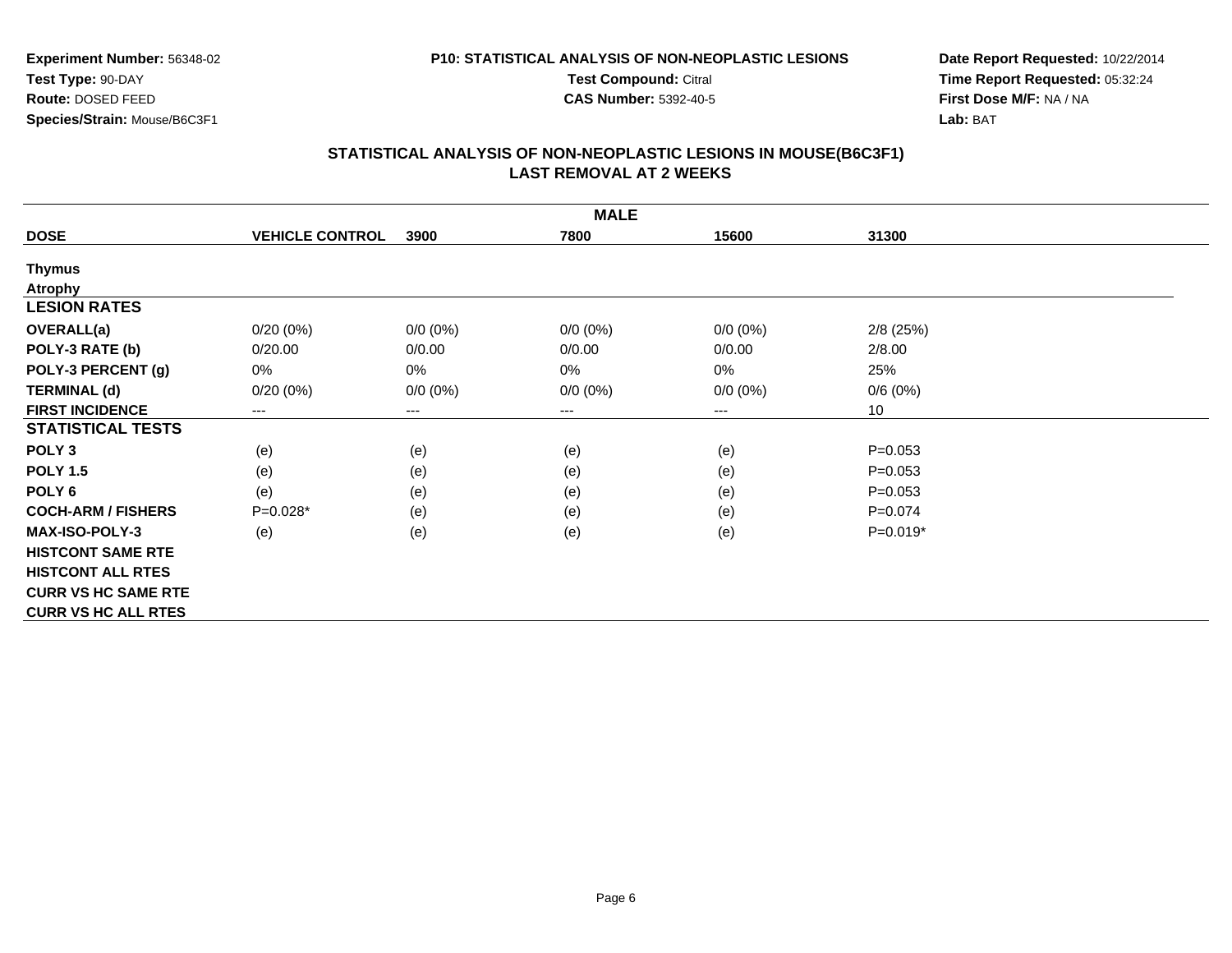#### **P10: STATISTICAL ANALYSIS OF NON-NEOPLASTIC LESIONS**

**Test Compound:** Citral

**CAS Number:** 5392-40-5

**Date Report Requested:** 10/22/2014**Time Report Requested:** 05:32:24**First Dose M/F:** NA / NA**Lab:** BAT

|                                  |                        |             | <b>FEMALE</b>          |             |             |
|----------------------------------|------------------------|-------------|------------------------|-------------|-------------|
| <b>DOSE</b>                      | <b>VEHICLE CONTROL</b> | 3900        | 7800                   | 15600       | 31300       |
| Liver                            |                        |             |                        |             |             |
| <b>Vacuolization Cytoplasmic</b> |                        |             |                        |             |             |
| <b>LESION RATES</b>              |                        |             |                        |             |             |
| <b>OVERALL(a)</b>                | 0/20(0%)               | $0/0 (0\%)$ | $0/0 (0\%)$            | $0/0 (0\%)$ | 1/10 (10%)  |
| POLY-3 RATE (b)                  | 0/20.00                | 0/0.00      | 0/0.00                 | 0/0.00      | 1/10.00     |
| POLY-3 PERCENT (g)               | 0%                     | 0%          | 0%                     | 0%          | 10%         |
| <b>TERMINAL (d)</b>              | 0/20(0%)               | $0/0 (0\%)$ | $0/0 (0\%)$            | $0/0 (0\%)$ | 1/10 (10%)  |
| <b>FIRST INCIDENCE</b>           | ---                    | $---$       | $\qquad \qquad \cdots$ | $---$       | 93(T)       |
| <b>STATISTICAL TESTS</b>         |                        |             |                        |             |             |
| POLY <sub>3</sub>                | (e)                    | (e)         | (e)                    | (e)         | $P = 0.359$ |
| <b>POLY 1.5</b>                  | (e)                    | (e)         | (e)                    | (e)         | $P = 0.359$ |
| POLY <sub>6</sub>                | (e)                    | (e)         | (e)                    | (e)         | $P = 0.359$ |
| <b>COCH-ARM / FISHERS</b>        | $P = 0.185$            | (e)         | (e)                    | (e)         | $P = 0.333$ |
| <b>MAX-ISO-POLY-3</b>            | (e)                    | (e)         | (e)                    | (e)         | $P=0.107$   |
| <b>HISTCONT SAME RTE</b>         |                        |             |                        |             |             |
| <b>HISTCONT ALL RTES</b>         |                        |             |                        |             |             |
| <b>CURR VS HC SAME RTE</b>       |                        |             |                        |             |             |
| <b>CURR VS HC ALL RTES</b>       |                        |             |                        |             |             |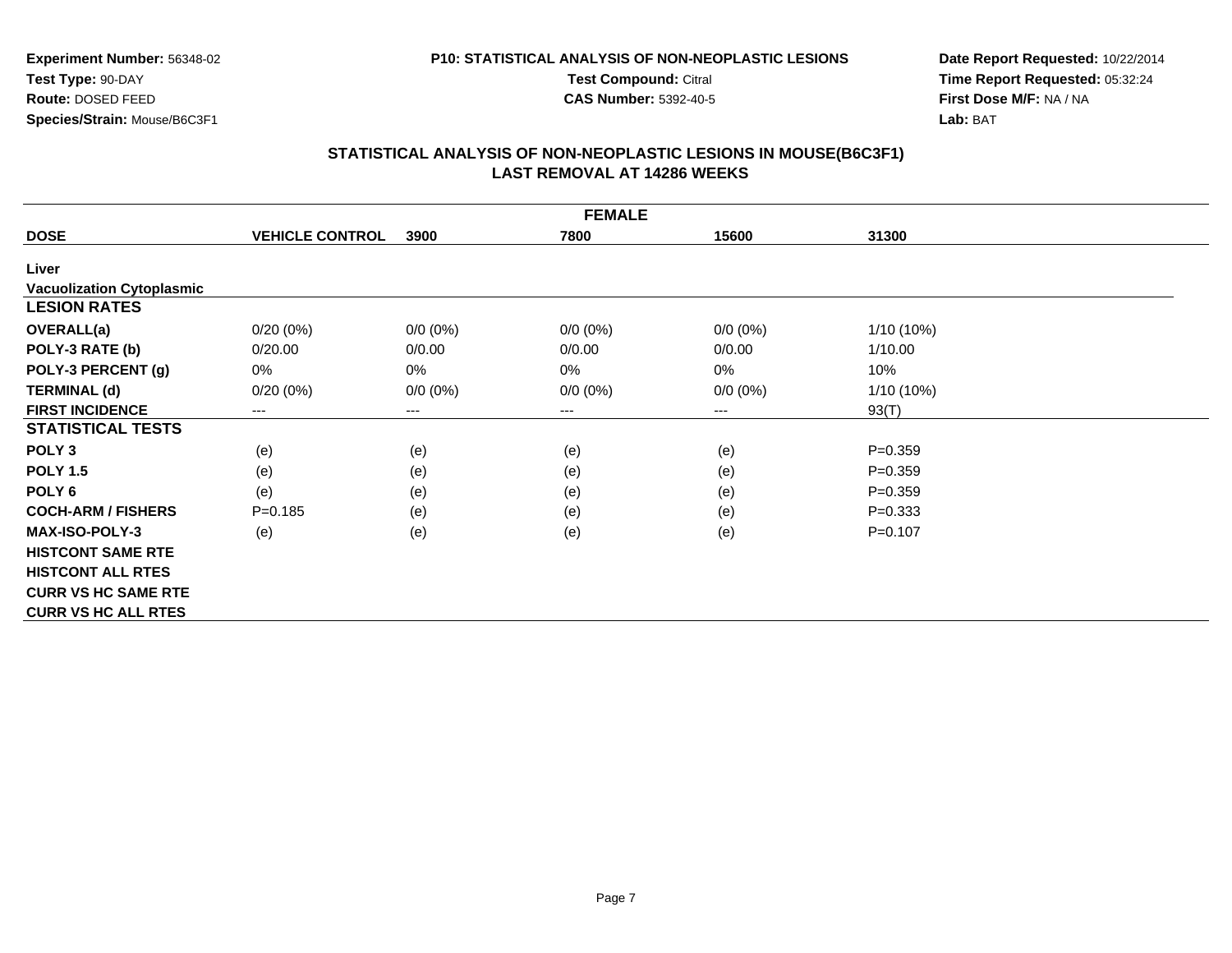# **P10: STATISTICAL ANALYSIS OF NON-NEOPLASTIC LESIONS**

**Test Compound:** Citral

**CAS Number:** 5392-40-5

**Date Report Requested:** 10/22/2014**Time Report Requested:** 05:32:24**First Dose M/F:** NA / NA**Lab:** BAT

|                             |                        |             | <b>FEMALE</b> |             |              |
|-----------------------------|------------------------|-------------|---------------|-------------|--------------|
| <b>DOSE</b>                 | <b>VEHICLE CONTROL</b> | 3900        | 7800          | 15600       | 31300        |
| <b>Ovary: Corpus Luteum</b> |                        |             |               |             |              |
| <b>Atrophy</b>              |                        |             |               |             |              |
| <b>LESION RATES</b>         |                        |             |               |             |              |
| <b>OVERALL(a)</b>           | $0/20(0\%)$            | $0/0 (0\%)$ | $0/10(0\%)$   | 7/10 (70%)  | 10/10 (100%) |
| POLY-3 RATE (b)             | 0/20.00                | 0/0.00      | 0/10.00       | 7/10.00     | 10/10.00     |
| POLY-3 PERCENT (g)          | 0%                     | 0%          | 0%            | 70%         | 100%         |
| <b>TERMINAL (d)</b>         | $0/20(0\%)$            | $0/0 (0\%)$ | $0/10(0\%)$   | 7/10 (70%)  | 10/10 (100%) |
| <b>FIRST INCIDENCE</b>      | $---$                  | $---$       | $---$         | 93(T)       | 93(T)        |
| <b>STATISTICAL TESTS</b>    |                        |             |               |             |              |
| POLY <sub>3</sub>           | (e)                    | (e)         | (e)           | P=0.000**   | $P = NA$     |
| <b>POLY 1.5</b>             | (e)                    | (e)         | (e)           | P=0.000**   | $P = NA$     |
| POLY <sub>6</sub>           | (e)                    | (e)         | (e)           | P=0.000**   | $P=NA$       |
| <b>COCH-ARM / FISHERS</b>   | $P=0.000**$            | (e)         | (e)           | P=0.000**   | $P=0.000**$  |
| <b>MAX-ISO-POLY-3</b>       | (e)                    | (e)         | (e)           | $P=0.000**$ | $P=0.000**$  |
| <b>HISTCONT SAME RTE</b>    |                        |             |               |             |              |
| <b>HISTCONT ALL RTES</b>    |                        |             |               |             |              |
| <b>CURR VS HC SAME RTE</b>  |                        |             |               |             |              |
| <b>CURR VS HC ALL RTES</b>  |                        |             |               |             |              |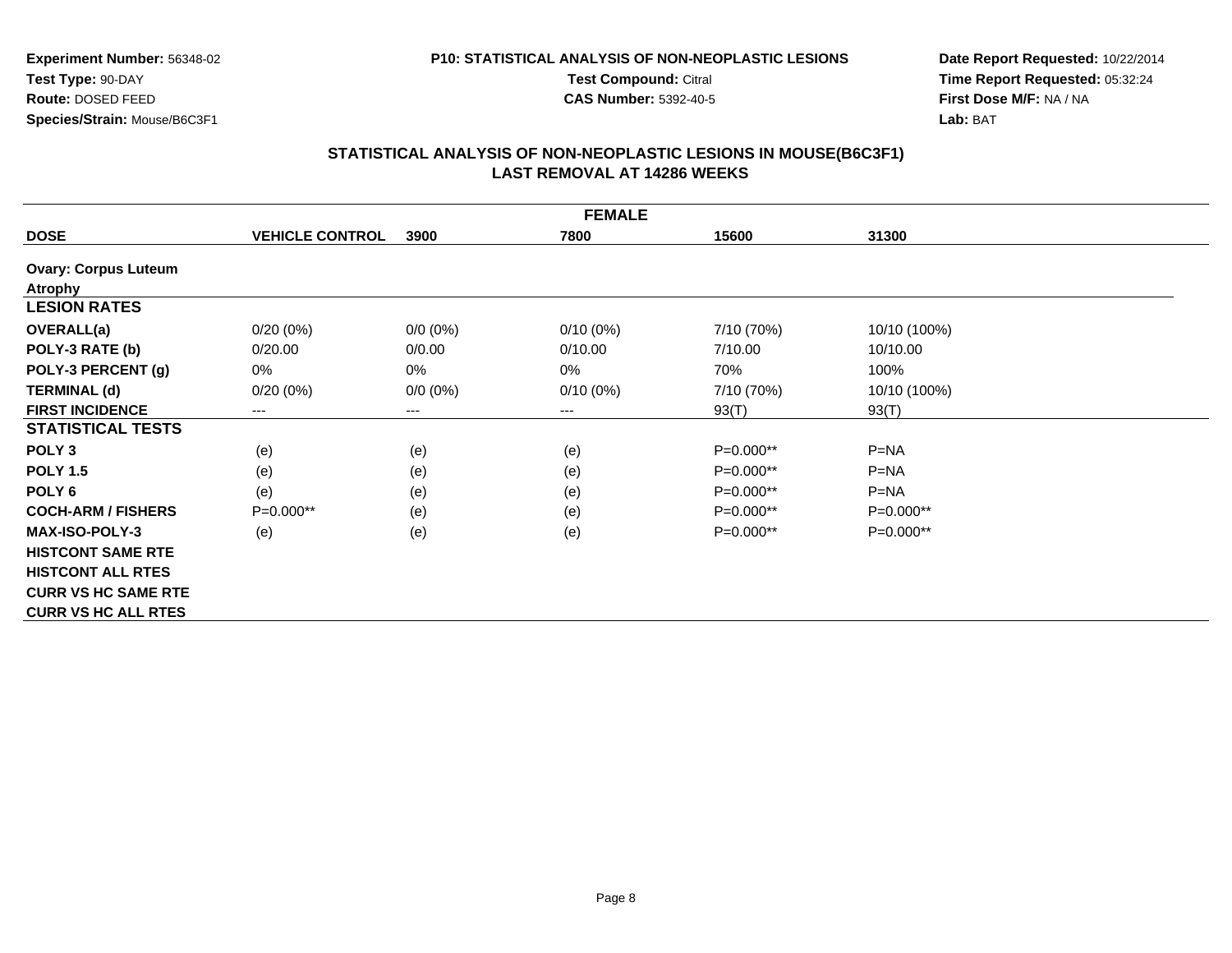# **P10: STATISTICAL ANALYSIS OF NON-NEOPLASTIC LESIONS**

**Test Compound:** Citral

**CAS Number:** 5392-40-5

**Date Report Requested:** 10/22/2014**Time Report Requested:** 05:32:24**First Dose M/F:** NA / NA**Lab:** BAT

|                            |                        |             | <b>FEMALE</b> |              |             |
|----------------------------|------------------------|-------------|---------------|--------------|-------------|
| <b>DOSE</b>                | <b>VEHICLE CONTROL</b> | 3900        | 7800          | 15600        | 31300       |
| Stomach, Forestomach       |                        |             |               |              |             |
| Hyperkeratosis             |                        |             |               |              |             |
| <b>LESION RATES</b>        |                        |             |               |              |             |
| OVERALL(a)                 | $0/20(0\%)$            | $0/0 (0\%)$ | $0/10(0\%)$   | $1/10(10\%)$ | $0/10(0\%)$ |
| POLY-3 RATE (b)            | 0/20.00                | 0/0.00      | 0/10.00       | 1/10.00      | 0/10.00     |
| POLY-3 PERCENT (g)         | 0%                     | 0%          | 0%            | 10%          | 0%          |
| <b>TERMINAL (d)</b>        | $0/20(0\%)$            | $0/0 (0\%)$ | $0/10(0\%)$   | 1/10 (10%)   | $0/10(0\%)$ |
| <b>FIRST INCIDENCE</b>     | $\qquad \qquad \cdots$ | ---         | $---$         | 93(T)        | $--$        |
| <b>STATISTICAL TESTS</b>   |                        |             |               |              |             |
| POLY <sub>3</sub>          | (e)                    | (e)         | (e)           | $P = 0.359$  | (e)         |
| <b>POLY 1.5</b>            | (e)                    | (e)         | (e)           | $P=0.359$    | (e)         |
| POLY 6                     | (e)                    | (e)         | (e)           | $P = 0.359$  | (e)         |
| <b>COCH-ARM / FISHERS</b>  | $P = 0.608$            | (e)         | (e)           | $P = 0.333$  | (e)         |
| <b>MAX-ISO-POLY-3</b>      | (e)                    | (e)         | (e)           | $P=0.107$    | (e)         |
| <b>HISTCONT SAME RTE</b>   |                        |             |               |              |             |
| <b>HISTCONT ALL RTES</b>   |                        |             |               |              |             |
| <b>CURR VS HC SAME RTE</b> |                        |             |               |              |             |
| <b>CURR VS HC ALL RTES</b> |                        |             |               |              |             |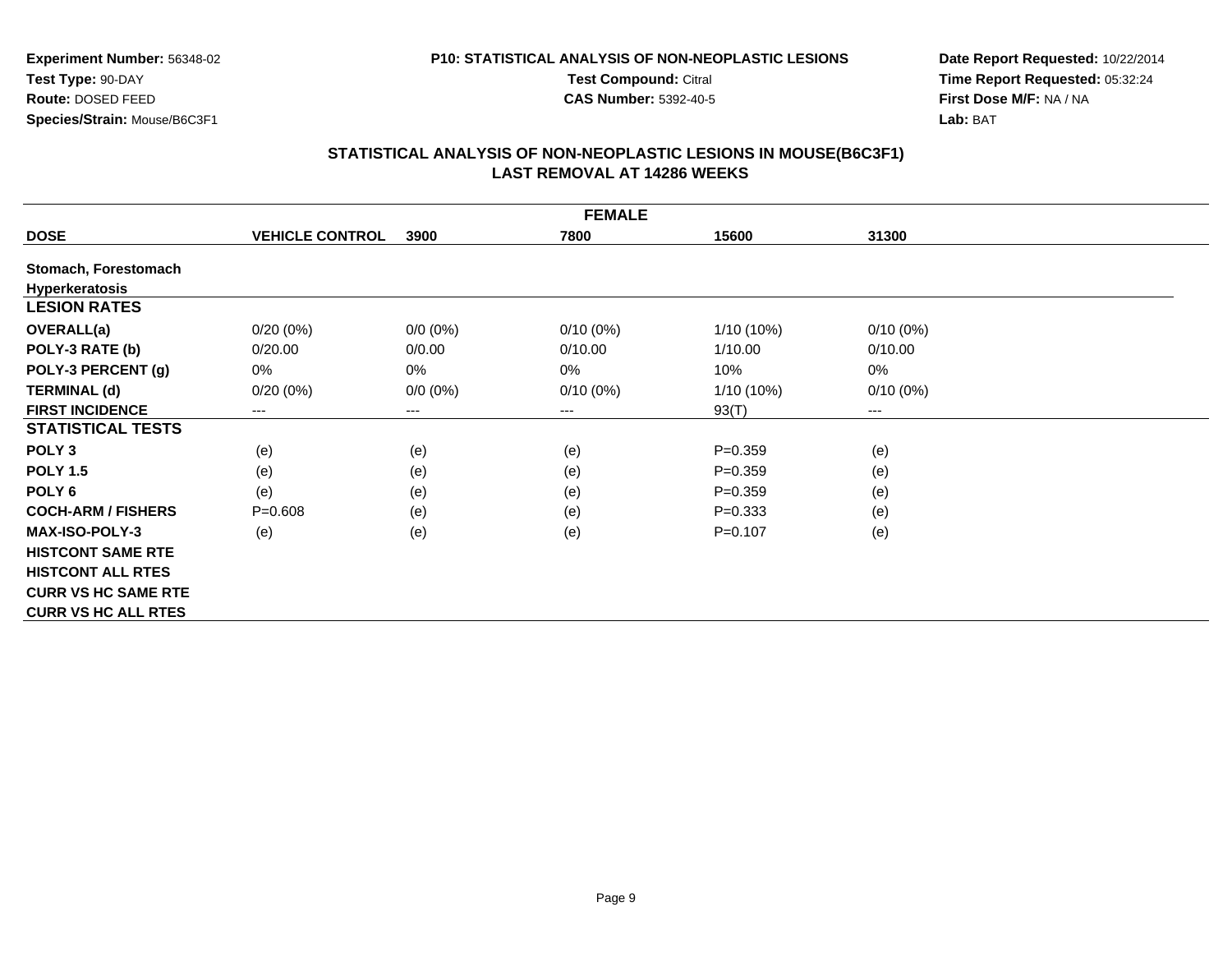# **P10: STATISTICAL ANALYSIS OF NON-NEOPLASTIC LESIONS**

**Test Compound:** Citral

**CAS Number:** 5392-40-5

**Date Report Requested:** 10/22/2014**Time Report Requested:** 05:32:24**First Dose M/F:** NA / NA**Lab:** BAT

|                                  |                        |             | <b>FEMALE</b> |             |             |
|----------------------------------|------------------------|-------------|---------------|-------------|-------------|
| <b>DOSE</b>                      | <b>VEHICLE CONTROL</b> | 3900        | 7800          | 15600       | 31300       |
| Stomach, Forestomach: Epithelium |                        |             |               |             |             |
| Hyperplasia                      |                        |             |               |             |             |
| <b>LESION RATES</b>              |                        |             |               |             |             |
| <b>OVERALL(a)</b>                | $0/20(0\%)$            | $0/0 (0\%)$ | $0/10(0\%)$   | 1/10 (10%)  | $0/10(0\%)$ |
| POLY-3 RATE (b)                  | 0/20.00                | 0/0.00      | 0/10.00       | 1/10.00     | 0/10.00     |
| POLY-3 PERCENT (g)               | 0%                     | 0%          | 0%            | 10%         | 0%          |
| <b>TERMINAL (d)</b>              | $0/20(0\%)$            | $0/0 (0\%)$ | $0/10(0\%)$   | 1/10 (10%)  | $0/10(0\%)$ |
| <b>FIRST INCIDENCE</b>           | ---                    | $---$       | $---$         | 93(T)       | $--$        |
| <b>STATISTICAL TESTS</b>         |                        |             |               |             |             |
| POLY <sub>3</sub>                | (e)                    | (e)         | (e)           | $P = 0.359$ | (e)         |
| <b>POLY 1.5</b>                  | (e)                    | (e)         | (e)           | $P = 0.359$ | (e)         |
| POLY <sub>6</sub>                | (e)                    | (e)         | (e)           | $P = 0.359$ | (e)         |
| <b>COCH-ARM / FISHERS</b>        | $P = 0.608$            | (e)         | (e)           | $P=0.333$   | (e)         |
| <b>MAX-ISO-POLY-3</b>            | (e)                    | (e)         | (e)           | $P=0.107$   | (e)         |
| <b>HISTCONT SAME RTE</b>         |                        |             |               |             |             |
| <b>HISTCONT ALL RTES</b>         |                        |             |               |             |             |
| <b>CURR VS HC SAME RTE</b>       |                        |             |               |             |             |
| <b>CURR VS HC ALL RTES</b>       |                        |             |               |             |             |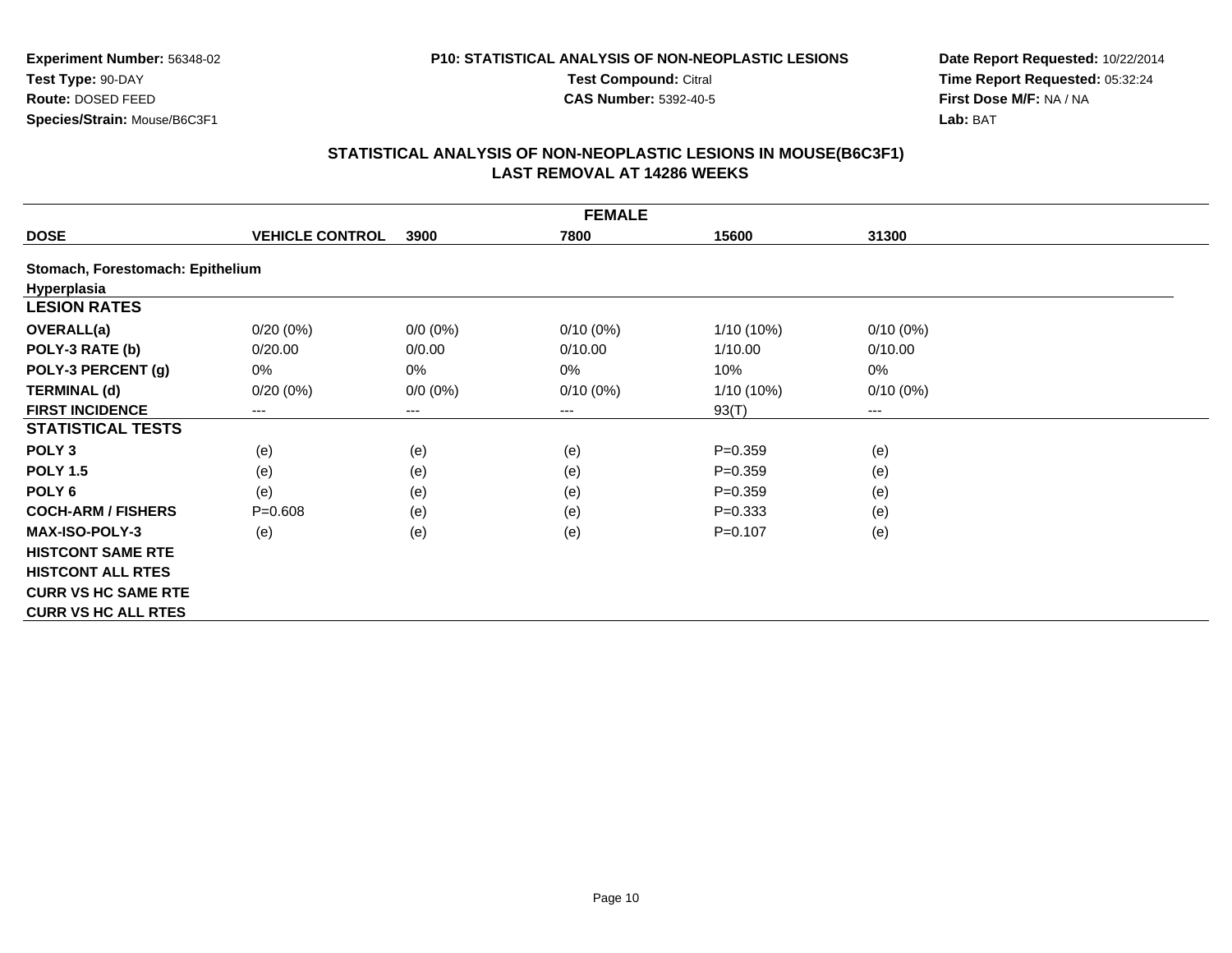#### **P10: STATISTICAL ANALYSIS OF NON-NEOPLASTIC LESIONS**

**Test Compound:** Citral

**CAS Number:** 5392-40-5

**Date Report Requested:** 10/22/2014**Time Report Requested:** 05:32:24**First Dose M/F:** NA / NA**Lab:** BAT

|                            |                        |             | <b>FEMALE</b>          |             |             |  |
|----------------------------|------------------------|-------------|------------------------|-------------|-------------|--|
| <b>DOSE</b>                | <b>VEHICLE CONTROL</b> | 3900        | 7800                   | 15600       | 31300       |  |
| <b>Thymus</b>              |                        |             |                        |             |             |  |
| <b>Atrophy</b>             |                        |             |                        |             |             |  |
| <b>LESION RATES</b>        |                        |             |                        |             |             |  |
| <b>OVERALL(a)</b>          | $0/20(0\%)$            | $0/0 (0\%)$ | $0/0 (0\%)$            | $0/0(0\%)$  | $0/10(0\%)$ |  |
| POLY-3 RATE (b)            | 0/20.00                | 0/0.00      | 0/0.00                 | 0/0.00      | 0/10.00     |  |
| POLY-3 PERCENT (g)         | 0%                     | 0%          | 0%                     | 0%          | 0%          |  |
| <b>TERMINAL (d)</b>        | $0/20(0\%)$            | $0/0 (0\%)$ | $0/0 (0\%)$            | $0/0 (0\%)$ | $0/10(0\%)$ |  |
| <b>FIRST INCIDENCE</b>     | ---                    | ---         | $\qquad \qquad \cdots$ | ---         | ---         |  |
| <b>STATISTICAL TESTS</b>   |                        |             |                        |             |             |  |
| POLY <sub>3</sub>          | (n)                    | (n)         | (n)                    | (n)         | (n)         |  |
| <b>POLY 1.5</b>            | (n)                    | (n)         | (n)                    | (n)         | (n)         |  |
| POLY <sub>6</sub>          | (n)                    | (n)         | (n)                    | (n)         | (n)         |  |
| <b>COCH-ARM / FISHERS</b>  | (n)                    | (n)         | (n)                    | (n)         | (n)         |  |
| <b>MAX-ISO-POLY-3</b>      | (n)                    | (n)         | (n)                    | (n)         | (n)         |  |
| <b>HISTCONT SAME RTE</b>   |                        |             |                        |             |             |  |
| <b>HISTCONT ALL RTES</b>   |                        |             |                        |             |             |  |
| <b>CURR VS HC SAME RTE</b> |                        |             |                        |             |             |  |
| <b>CURR VS HC ALL RTES</b> |                        |             |                        |             |             |  |